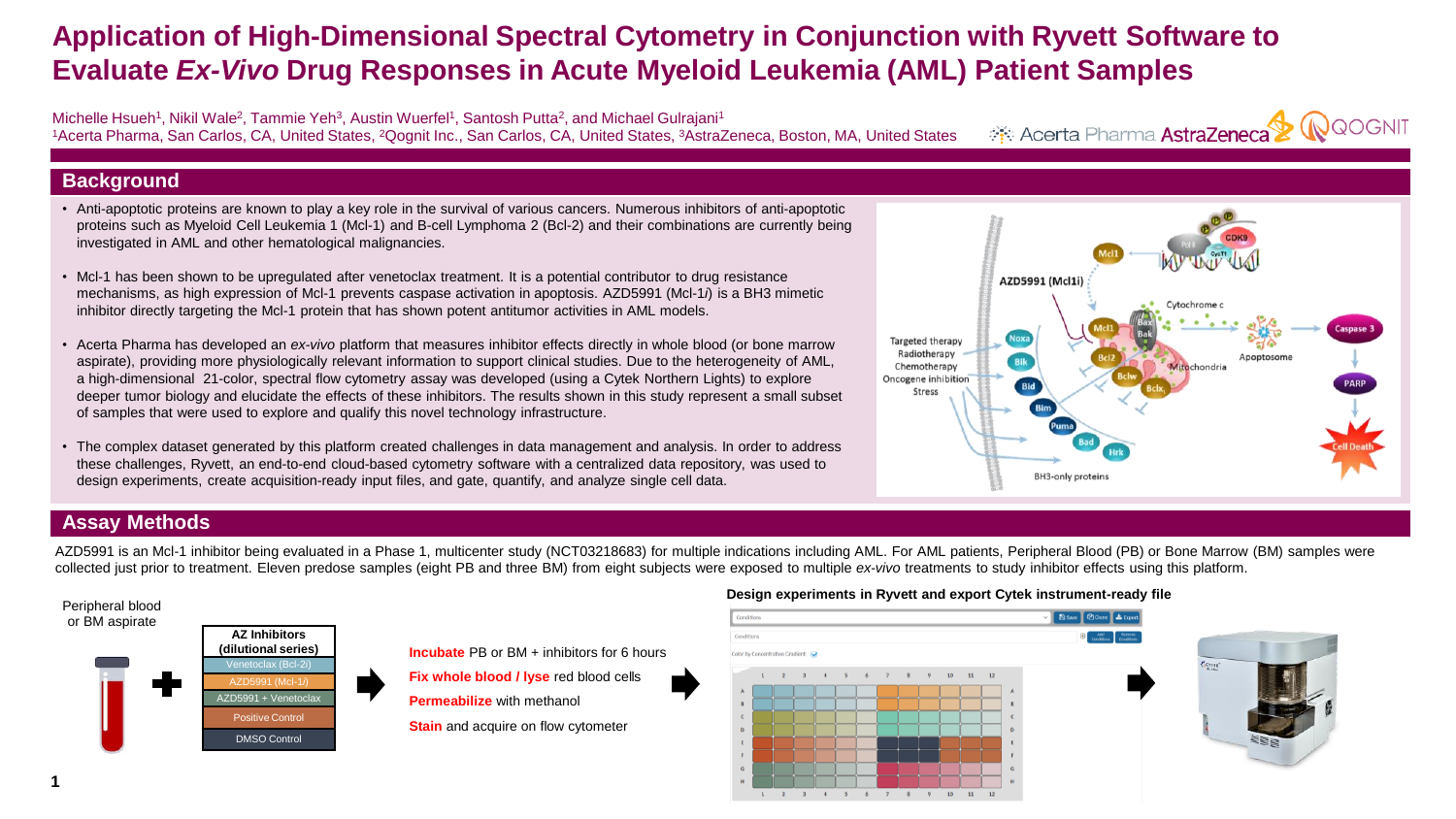# **Analysis Methods**





Execute and visualize

tumor and non-tumor

quantify cell subsets



AUC is computed using trapezoid rule. For data with replicate points for each conc, the values are averaged first before computing AUC.

- Expression of apoptotic proteins (Caspase-3 and cleaved PARP) and markers of proliferation (Ki67) and leukemic stem cells (TIM-3, CD200, CD123) were analyzed in a wide range of cellular subsets including leukemic blasts (CD34+, CD33+ or CD117+), mature monocytes (CD14+ or CD11b+), granulocytes (CD66b+), basophils (CD123+, HLA-DR-) and T cells (CD3+, CD4+ or CD8+).
- The data management and analysis workflow was executed in Ryvett:
	- Myeloid and lymphoid cell subsets were identified using gating functionality and further refined following single cell visualization.
	- The Uniform Manifold Approximation and Projection dimensionality reduction algorithm was applied to the myeloid cells to further visualize cell subsets and identify marker expression.
	- Sensitivity of a sample to an inhibitor (or a combination) was quantified relative to dimethyl sulfoxide (DMSO) using a method that accounted for background apoptosis and integrated all the drug concentrations.
	- This quantified data was stored within Ryvett allowing it to be auditable and traceable along with the associated single cell data.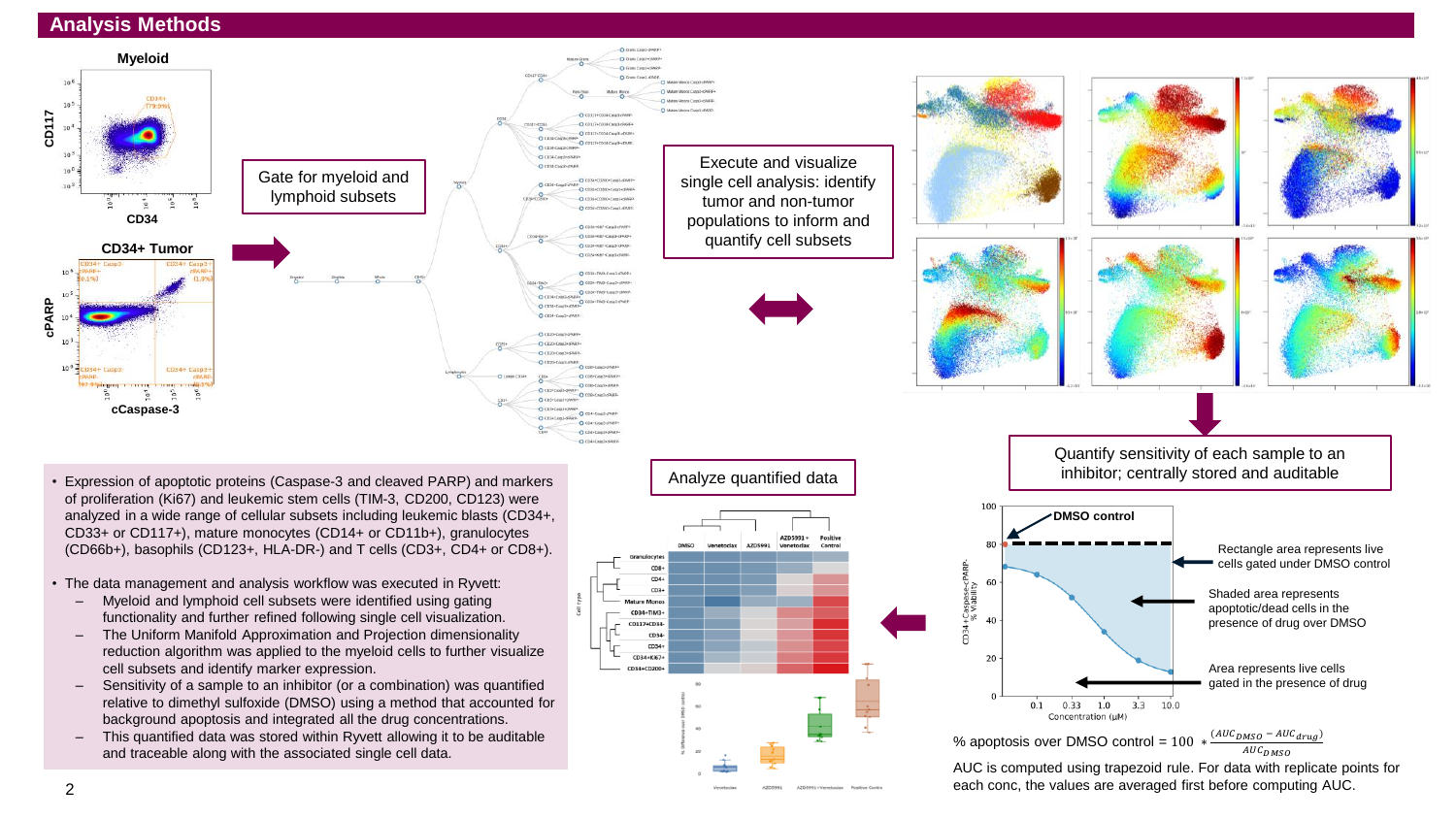### **Results**

**Figure 1. Aggregate analysis of cleaved Caspase-3 and cleaved PARP expression in AML patient samples reveals sensitivity of CD34+ tumor subsets to AZD5991 +/- venetoclax compared to other cell populations**



Average % Apoptotic Protein Expression over DMSO control

% apoptosis metric of *ex-vivo* treatment of each inhibitor dilutional series calculated from percent of cleaved-Caspase-3 and cleaved-PARP expressing cells in all populations normalized to DMSO control in patient samples (see Methods). Average value shown of all samples in data set (n=11). Y-axis dendrograms are self-rearranging to illustrate similarity between cell types of sensitivity to inhibitors. The positive control is a combination of AstraZeneca inhibitors that simultaneously targets multiple apoptotic pathways.

- This platform allows for efficient interrogation of multiple CD34+ tumor cell subsets such as CD200+, CD117+, TIM-3+ and Ki67+ and also further delineates lymphocytes into CD4+, CD8+, and CD20+ (not shown due to low cell count consistent with AML), as well as granulocytes and monocytes.
- Based on a limited number of patients (n=8), tumor cells are more sensitive to AZD5991 monotherapy and the combination with venetoclax than lymphocytes, mature monocytes and granulocytes.
- Increased expression of cleaved Caspase-3 and cleaved PARP illustrate synergy of AZD5991 combination with Venetoclax when compared to monotherapy conditions

# **Figure 2. Analysis of CD34+ tumor cell subsets shows increased apoptosis sensitivity to AZD5991 + venetoclax than to monotherapy**



- Consistent with prior Venetoclax treatment in most of these patients, tumor cells were observed to be more sensitive to AZD5991 than Venetoclax. Specifically, AZD5991 promotes more apoptotic protein expression in the overarching CD34+ cells and CD34+TIM-3+ subpopulation.
- Synergistic effects of AZD5991 + venetoclax treatment are seen in CD34+ cells and downstream subpopulations including more stem-cell like (CD200+, TIM-3+) and proliferating (Ki67+) subsets that can play a critical role in maintaining disease.